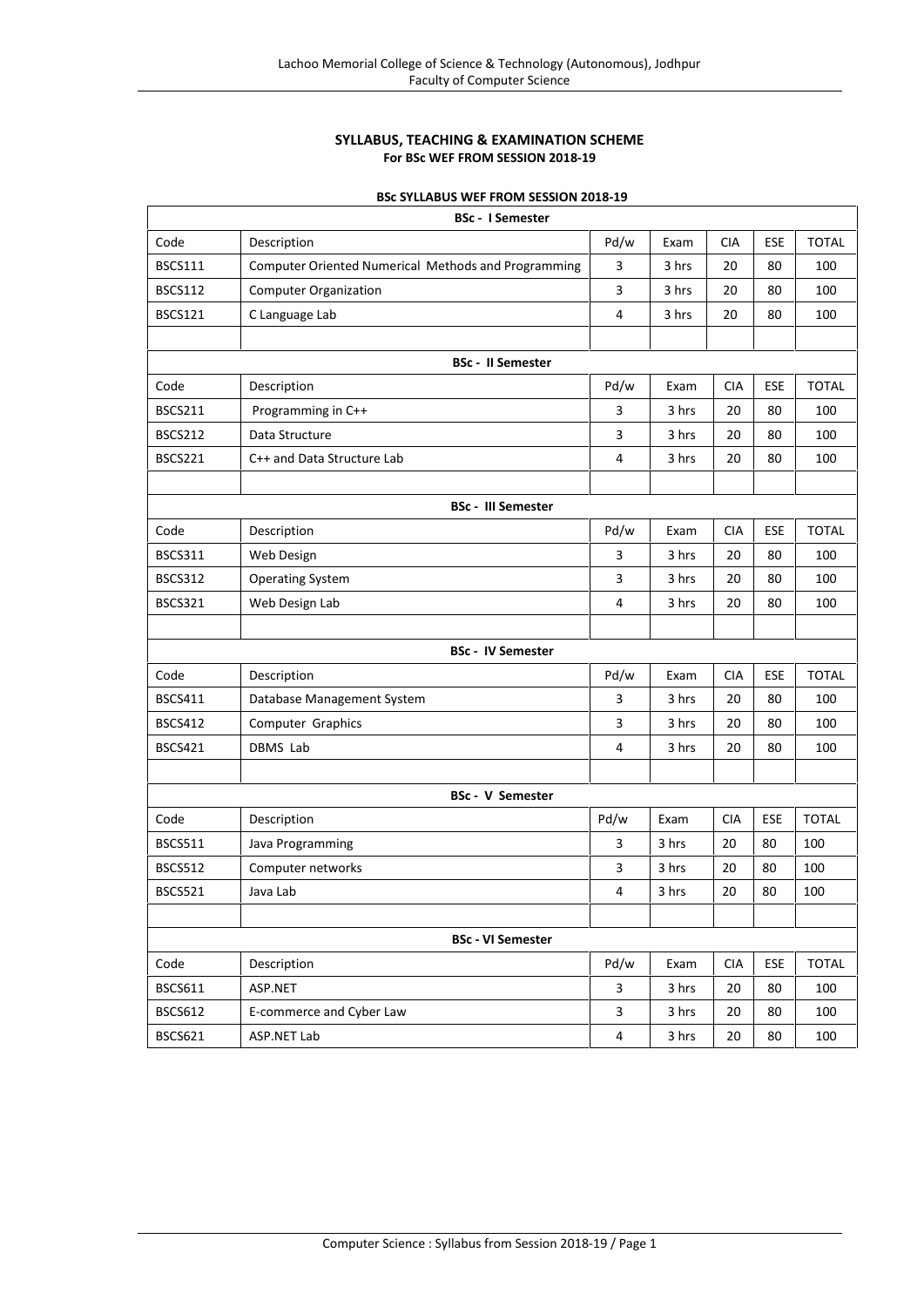| <b>BSc - I Semester</b> |                                                                    |      |       |            |     |              |  |
|-------------------------|--------------------------------------------------------------------|------|-------|------------|-----|--------------|--|
| Code                    | Description                                                        | Pd/w | Exam  | <b>CIA</b> | ESE | <b>TOTAL</b> |  |
| <b>BSCS111</b>          | Methods<br>Oriented<br>Numerical<br>and<br>Computer<br>Programming | 3    | 3 hrs | 20         | 80  | 100          |  |
| <b>BSCS112</b>          | Computer organization                                              | 3    | 3 hrs | 20         | 80  | 100          |  |
| <b>BSCS121</b>          | C Language Lab                                                     | 4    | 3 hrs | 20         | 80  | 100          |  |

| Unit      | <b>BSCS111: Computer Oriented Numerical Methods and Programming</b>                                                                                                                                                                                                                                                                                                                                          |
|-----------|--------------------------------------------------------------------------------------------------------------------------------------------------------------------------------------------------------------------------------------------------------------------------------------------------------------------------------------------------------------------------------------------------------------|
|           | Structure of C Programme, Identifiers and keywords, Data types, Constants and variables, scope of variables,<br>Local and Global variables, Type conversion, Arithmetic operators, Library functions, Expressions, Input/Output<br>statements, Get char and putchar, scanf, printf, compound statements and blocks.                                                                                          |
| Ш         | Transfer of control: Relational operators, Logical operators, Bit wise operators, Unary operators, Hierarchy of<br>Operations, If-else statement, switch statement, Goto statements and labels, while, Do-while and for<br>statements, Nested loops, Break statement.                                                                                                                                        |
| Ш         | Array and Structures: Declaration, one-dimensional and multidimensional Arrays, Pointers, Pointer declaration,<br>operations on pointers, Functions: Defining and accessing a function, Arguments of a function, Passing<br>arguments and array to a function, Recursion. Structures: Defining a structure, Structure variables, unions,<br>Difference between structure and Unions, Processing a Structure. |
| <b>IV</b> | Measure of Central Tendency: Median, mode, arithmetic mean, geometric mean, harmonic mean, partition<br>values: quartiles, deciles and percentiles. Concepts of Roots: Synthetic division, value and values of derivative of<br>a polynomial by synthetic division, Solution of simultaneous linear equation: Gauss elimination method, Gauss<br>Seidal iterative method, Pivoting.                          |
|           | Iterative methods: Bisection method, false position, Newton Raphson, method Ordinary differential equations:<br>Euler's methods. Runge-Kutta methods, Predicor- Corrector method-modified Euler's method                                                                                                                                                                                                     |

- Let Us C, Yashwant P. Kanetkar, BPB Publications.
- Programming in ANSI C, Balaguruswamy, Mc Graw Hill
- Computer Oriented Numerical Methods, R S Salaria, Khanna Publication.
- Computer Oriented Numerical Methods, P Thangaraj,PHI Publication.
- Computer Oriented Numerical Methods, V Rajaraman, Prentice Hall India.

| Unit | <b>BSCS112: Computer Organization</b>                                                                                                                                                                             |
|------|-------------------------------------------------------------------------------------------------------------------------------------------------------------------------------------------------------------------|
|      | Number Systems and Codes: Number Systems: Decimal Number System, Binary Number System, Octal Number<br>System, Hexa-Decimal Number System, Inter-conversion methods. Binary Arithmetic: addition and subtraction, |
|      | Binary Codes: Weighted and Non-Weighted Codes, 8421 BCD Code, Excess-3 Code, Gray Code, ASCII and<br>EBCDIC.                                                                                                      |
|      | Boolean Algebra: Introduction to Logic. Logic Operations, AND, OR, NOT. Principle of Duality, AND Law, OR Law,                                                                                                    |
|      | Law of Negation, Commutative Law, Associative Law, Distributive Law, De-Morgan's Theorem. Digital Circuits:                                                                                                       |
| Ш    | Introduction to Combinational and Sequential Circuits, Classification of Gates: Basic Gates, Universal Gates,                                                                                                     |
|      | And Exclusive Gates. Minterms and Maxterms, Sum of Products (SOP) and Products of Sum (POS).                                                                                                                      |
|      | Reduction Techniques: Need of Reduction. Reduction by Boolean Algebra, Karnaugh Maps: 2,3,4 Variable.                                                                                                             |
|      | Combinational Circuits: Arithmetic Circuits: Half-Adder, Half-Subtractor, Full Adder, Full Subtractor, Parallel                                                                                                   |
| Ш    | Adder, 2's Compliment Adder-Subtractor. Multiplexers, De-Multiplexers, Decoders, Encoders, Magnitude                                                                                                              |
|      | Comparator.                                                                                                                                                                                                       |
|      | Sequential Circuits: Flip-Flops: RS, D using NAND and NOR Gates, Introduction to Clock, & Timing Diagrams.                                                                                                        |
| IV   | Gated Flip-Flops (Latches). J-K Flip-Flop, T-Flip-Flop, J-K Master Slave Flip-Flop. Registers: Buffer register, shift<br>register, SISO, SIPO, PISO, PIPO registers.                                              |
|      | Sequential Circuits: Counters: Asynchronous and Synchronous; Ripple Up, Ripple Down Counters, Modulo                                                                                                              |
| v    | Counters. Design of Synchronous Counters. Memories: Classification of memories, Volatile and Non-Volatile                                                                                                         |
|      | memories. Memory Technologies; Semiconductor, Magnetic and Optical Memories. RAM and ROM.                                                                                                                         |

#### *Suggested Readings*

- Fundamentals of Digital Circuits, Kumar Anand. A., PHI New Delhi
- Modern Digital Electronics, Jain R. P., Tata Mc Graw Hill , New Delhi
- Digital Design, Mano Morris, M. , PHI, New Delhi
- Digital Computer Fundamentals, Bartee Thomas, C., Mc Graw Hill.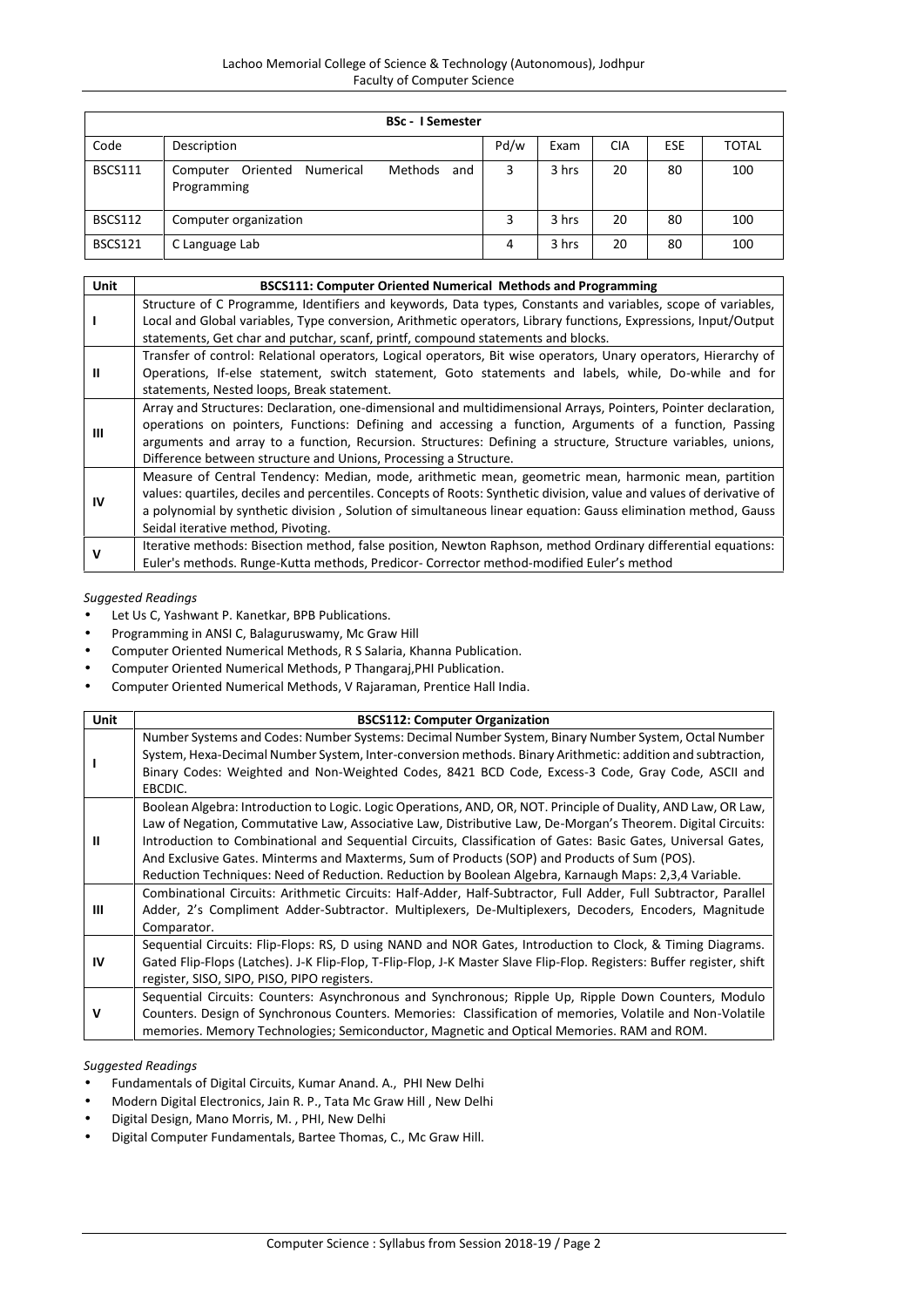### **BSCS121:C LANGUAGE LAB**

**Practical Exercises**

Exercises based on Data types, Input / output statement, if statement, for loop, while loop, Nested Loops , Switch case Statement, Break statement, recursion, one dimensional, two dimensional arrays, structure, call by value function calling mechanism, call by address function calling mechanism.

|                | <b>BSc - II Semester</b>   |      |       |     |     |              |  |
|----------------|----------------------------|------|-------|-----|-----|--------------|--|
| Code           | Description                | Pd/w | Exam  | CIA | ESE | <b>TOTAL</b> |  |
| <b>BSCS211</b> | Programming in $C++$       |      | 3 hrs | 20  | 80  | 100          |  |
| BSCS212        | Data Structure             |      | 3 hrs | 20  | 80  | 100          |  |
| BSCS221        | C++ and Data Structure Lab |      | 3 hrs | 20  | 80  | 100          |  |

| <b>Unit</b> | BSCS211: Programming in C++                                                                                                                                                                                                                                                                                                                                                                                                                                                                                              |
|-------------|--------------------------------------------------------------------------------------------------------------------------------------------------------------------------------------------------------------------------------------------------------------------------------------------------------------------------------------------------------------------------------------------------------------------------------------------------------------------------------------------------------------------------|
|             | Principles of Object-Oriented Programming - Basic concepts of Object-Oriented programming, Benefits of<br>OOPS(Object-Oriented Language), Structure of C++ program, Tokens, Keywords, Identifiers, constants, Basic data<br>types, user-defined data types, derived data type.<br>Declaration of Variables, Reference variable, various types of operators in C++, Scope resolution operator, type<br>cast operator. Implicit conversion, operator precedence, control structure: If, If-else, Loops: for, while and do- |
|             | while.<br>Functions in C++:- Function prototype, call by reference, call by value, default arguments, const argument.                                                                                                                                                                                                                                                                                                                                                                                                    |
| Ш           | Classes and Objects:- Specifying a class, Defining member function, C++ program with class, Making an outside<br>function inline, Nesting of member functions, access modifier, memory allocation for object, static data member,<br>static member function.<br>Array of objects, objects as function argument, Friend function, Friend class, returning objects.                                                                                                                                                        |
| Ш           | Polymorphism: Types of polymorphism, Virtual functions, Function overloading, Operator Overloading:-<br>Concepts, overloading unary operators, overloading binary operators, overloading binary operators using friend,<br>Manipulation of string using operator, rules for overloading operators, type conversion.                                                                                                                                                                                                      |
| IV          | Constructors:- Constructors, parameterize constructor, Multiple constructor in a class, constructors with default<br>argument, Dynamic initialization of object, copy constructor, dynamic constructor, constructing two dimensional<br>array, const object, Destructors and its concepts.                                                                                                                                                                                                                               |
| v           | Inheritance: - Concepts of inheritance, defining derived classes, types of inheritance: Single inheritance,<br>Multilevel inheritance, Multiple inheritance, Hierarchical inheritance, Hybrid inheritance, Multipath inheritance.<br>Virtual base classes, Abstract classes, Constructor in derived classes, Member classes: Nesting of classes,<br>Template: Concepts and introduction to friend and function templates.                                                                                                |

| Unit        | BSCS211: Programming in C++                                                                                                                                                                                                                                                                                                                                                                                                                                                                                                                                                                                                                                                                                                                   |
|-------------|-----------------------------------------------------------------------------------------------------------------------------------------------------------------------------------------------------------------------------------------------------------------------------------------------------------------------------------------------------------------------------------------------------------------------------------------------------------------------------------------------------------------------------------------------------------------------------------------------------------------------------------------------------------------------------------------------------------------------------------------------|
|             | Principles of Object -Oriented Programming:-Object-Oriented Programming Paradigm, Basic concepts of Object-<br>Oriented programming, Benefits of OOPS, Object-Oriented Language, Application of OOPS, Application of C++,<br>Simple C++ Program, Structure of C++ program, Creating Source file. Compiling and linking, Tokens, Keywords,<br>Identifiers, constants, Basic data types, User-defined data types, derived data type, Symbolic constants, Type<br>compatibility, Declaration of Variables, Dynamic initialization of variable, Reference variable, Operator in C++,<br>Scope resolution operator, Member dereferencing operator, Memory management operator, manipulator, Type<br>cast operator.                                 |
| Ш           | Expressions and their type, Special assignment expression, implicit conversion, operator overloading, Operator<br>precedence, control structure Function in C++:- Function prototype, call by reference, Return by reference,<br>Inline function, Default arguments, const Argument, Function overloading, Classes and Object:- Specifying a<br>class, Defining member function, C++ program with class, Making an outside function inline, Nesting of member<br>functions, access modifier, array with in class, memory allocation for object, static data member, static member<br>function, Array of objects, Objects as function argument, Friend function, Friend class, Returning objects, const<br>member function, pointer to member. |
| Ш           | Constructors:- Constructors, parameterize constructor, Multiple constructor in a class, constructors with default<br>argument, Dynamic initialization of object, copy constructor, dynamic constructor, constructing two dimensional<br>array, const object, Destructors, Operator Overloading:- Operator overloading, overloading unary operators,<br>overloading binary operators, overloading binary operators using friend, Manipulation of string using operator,<br>Rules for overloading operators, type conversion.                                                                                                                                                                                                                   |
| IV          | Inheritance: - Defining derived classes, Single inheritance, Private member inheritance, Multilevel inheritance,<br>Multiple inheritance, Hierarchical inheritance, Hybrid inheritance, Virtual base classes, Abstract classes,<br>Constructor in derived classes, Member classes: Nesting of classes, Template, generic function, generic classes.                                                                                                                                                                                                                                                                                                                                                                                           |
| $\mathbf v$ | Working with file:- Classes for file stream operations, opening and closing a file, Detecting End-of file, Open():<br>file mode, File pointer and their manipulation, Sequential input and output operation.                                                                                                                                                                                                                                                                                                                                                                                                                                                                                                                                  |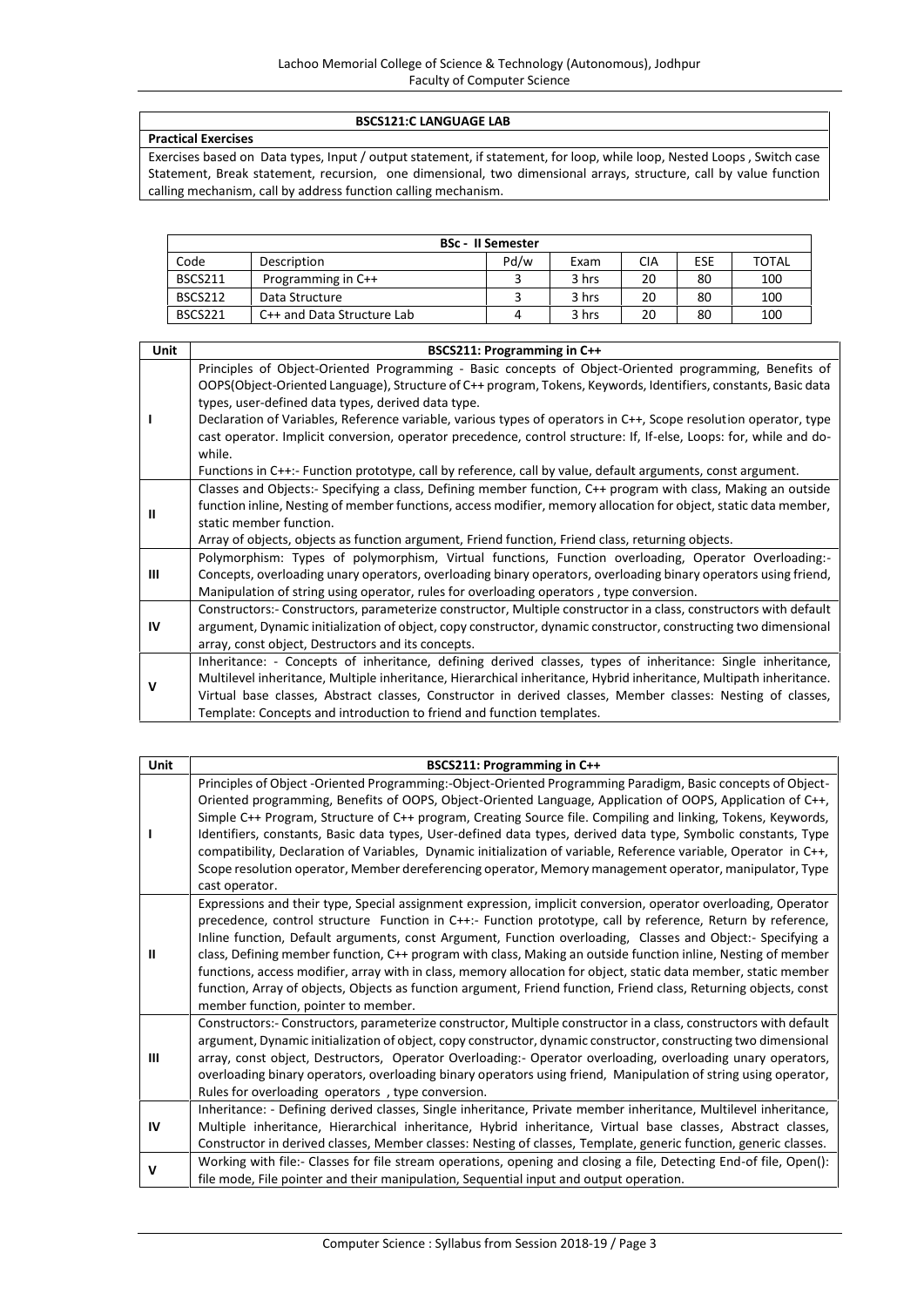Object- Oriented Programming with C++ by E Balagurusamy, Tata Mcgraw hill

| Unit | <b>BSCS212: Data Structure</b>                                                                                                                                                                                                                                                                                                         |
|------|----------------------------------------------------------------------------------------------------------------------------------------------------------------------------------------------------------------------------------------------------------------------------------------------------------------------------------------|
|      | Elementary data structure: Data types, Arrays and their representation, records and record structures. Linked lists:                                                                                                                                                                                                                   |
|      | Representation of linked list in memory, insertion, deletion and searching of linked list, circular linked list, doubly<br>linked list.                                                                                                                                                                                                |
| Ш    | Stacks: Definition, array and linked implementation, operations on stack, application of stack, arithmetic<br>expressions and recursion, prefix and postfix notations, evaluation of polish notation using stack. Queues: Queue<br>data structure, implementation, operation on queues, operations on circular queue, priority queues. |
| Ш    | Trees: Concept and terminology, Binary trees, linear and linked representation of binary trees, binary search tree,<br>insertion and deletion operations on a binary search tree, Tree traversal techniques- In order, Preorder, Post order<br>traversal and their recursive algorithms.                                               |
| IV   | Graphs and their representations, adjacency matrix, path matrix, graph traversal, breadth first search and depth<br>first search algorithms.                                                                                                                                                                                           |
|      | Sorting and Searching: Sequential, Binary Search, Internal and external sorting techniques, Bubble sort, Insertion                                                                                                                                                                                                                     |
|      | sort, Selection sort, Merge sort and quick sort algorithms.                                                                                                                                                                                                                                                                            |

*Suggested Readings*-

Schaum's outline of Data Structure.

### **BSCS221: C++ and Data Structure Lab**

#### **Practical Exercises**

**Exercises based on** Concept of Class, Data Member, Member Function, Constructor, Implicit Pointer, New Operator, Friend Function & Friend Class, Inheritance, Function Overloading, Operator Overloading, Polymorphism Using Virtual Class, File Handling

Exercises based on Linear array and Multidimensional array, Linked list: insertion, deletion ,searching a item, Stack implementation using Array, Stack implementation using Linked list, Queue implementation, Tree traversal : pre order, In order, Post order, Searching : Linear , Binary, Sorting: Bubble, Insertion, Selection

| <b>BSc - III Semester</b> |                         |      |       |            |     |              |
|---------------------------|-------------------------|------|-------|------------|-----|--------------|
| Code                      | Description             | Pd/w | Exam  | <b>CIA</b> | ESE | <b>TOTAL</b> |
| <b>BSCS311</b>            | Web Design              |      | 3 hrs | 20         | 80  | 100          |
| BSCS312                   | <b>Operating System</b> |      | 3 hrs | 20         | 80  | 100          |
| BSCS321                   | Web Design Lab          | 4    | 3 hrs | 20         | 80  | 100          |

| <b>Unit</b>  | <b>BSCS311: Web Design</b>                                                                                                                                                                                                                                                                                                                                                                                                                                                                                                                            |
|--------------|-------------------------------------------------------------------------------------------------------------------------------------------------------------------------------------------------------------------------------------------------------------------------------------------------------------------------------------------------------------------------------------------------------------------------------------------------------------------------------------------------------------------------------------------------------|
|              | Creating Forms, The <form> tag, Named Input fields, Multiple, lines text windows, Drop down and list boxes,<br/>Hidden, Text, Text Area, Password, File Upload, Button, Submit, Reset, Radio, Checkbox, Select, Option, Forms and<br/>Scripting, Action Buttons, Grouping related fields, Disabled and read-only fields, Form field event handlers, Passing<br/>form data.</form>                                                                                                                                                                     |
| $\mathbf{u}$ | Java Script: Introduction, Client-Side JavaScript, JavaScript Objects. Operators: Assignment Operators, Comparison<br>Operators, Arithmetic Operators, % (Modulus), ++(Increment), -- (Decrement), -(Unary Negation), Logical<br>Operators, Short-Circuit Evaluation, String Operators, Special Operators, ? (Conditional operator), (Comma<br>operator), delete, new, this, void. Statements: Break, comment, continue, delete, do  while, export, for, forin,<br>function, ifelse, import, labelled, return, switch, var, while.                    |
| Ш            | Properties and Methods of Each: Array, Boolean, Date, Function, Math, Number, Object, String, regExp Document<br>and its associated objects : document, Link, Area, Anchor, Image, Applet, Layer Events and Event Handlers : General<br>Information about Events, Defining Event, Handlers, event, onAbort, onBlur, onChange, onClick, onDblClick,<br>onDragDrop, onError, onFocus, onKeyDown, onKeyPress, onKeyUp, onLoad, onMouseDown, onMouseMove,<br>onMouseOut, onMouseOver, onMouseUp, onMove, onReset, onResize, onSelect, onSubmit, onUnload. |
| IV           | VB script: Introduction , client side vb script, Operators: : Assignment Operators, Comparison Operators, Arithmetic<br>Operators , Various data types, control structures : Decisional (conditional/alternative) statements If  Then<br>Else, Case of, Looping structures like for each, do while/until, , VBScript Procedures: Scope of Variables, VB script<br>functions, arrays, string manipulation classes and objects.                                                                                                                         |
| v            | Dynamic HTML: object model and collections: introduction, object referencing, collections all and children, dynamic<br>style, dynamic positioning, using the frames collection, navigator object. event model: introduction, various events<br>and coding, tracking the mouse with event, Various Filters and Transitions.                                                                                                                                                                                                                            |

*Suggested Readings*

HTML complete, BPB Publication(Sybex)

Deitel and Deitel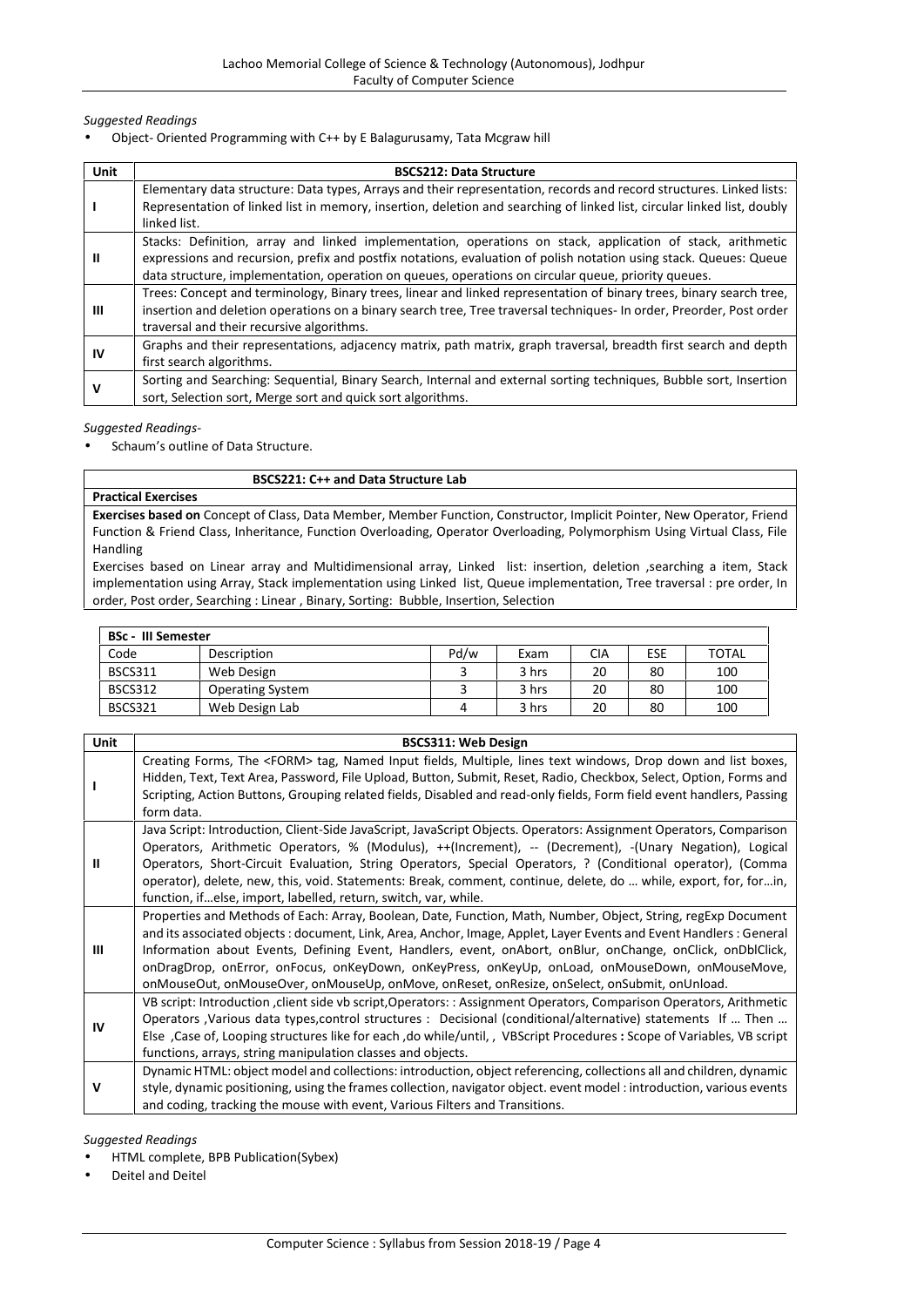| Unit | <b>BSCS312: Operating System</b>                                                                                                                                     |  |  |  |  |  |
|------|----------------------------------------------------------------------------------------------------------------------------------------------------------------------|--|--|--|--|--|
|      | Introduction: Definition of Operating System, Types of operating systems: Batch Systems, Multi programming,                                                          |  |  |  |  |  |
|      | Multiuser, Multitasking, Time-sharing, Spooling, Parallel, Distributed and Real-time systems, Operating System<br>Concepts, Operating System Services, System calls. |  |  |  |  |  |
|      |                                                                                                                                                                      |  |  |  |  |  |
|      | Process Management: Process concept, Process States, Representation of process (PCB), Process Scheduling, CPU                                                        |  |  |  |  |  |
|      | Scheduling: Scheduling Criteria, Scheduling Algorithms, Algorithm evaluation.                                                                                        |  |  |  |  |  |
|      | Memory Management: Contiguous, Non contiguous, Swapping, Fragmentation, Compaction, Paging,                                                                          |  |  |  |  |  |
| Ш    | Segmentation, Virtual memory management, Demand paging, Page replacement and Virtual memory concepts,                                                                |  |  |  |  |  |
|      | Introduction to Thrashing.                                                                                                                                           |  |  |  |  |  |
|      | The Deadlock problem, Characterization (Hold and wait, Circular Wait, No Pre-emption, No sharing of resources),                                                      |  |  |  |  |  |
| IV   | Prevention, Avoidance: (RAG And Wait for Graph), Detection and Recovery from Deadlock: (Banking algorithm                                                            |  |  |  |  |  |
|      | and detection algorithm), Concept of Fork and Join methods.                                                                                                          |  |  |  |  |  |
|      | Process concurrency, Concept of concurrency, cooperating process, precedence graph, Critical section problem,                                                        |  |  |  |  |  |
| v    | Mutual exclusion, semaphores, classical process (Reader Writer problem, Consumer producer problem, Dining                                                            |  |  |  |  |  |
|      | Philosopher problem), Inter Process Communication                                                                                                                    |  |  |  |  |  |

Operating System Concepts Abraham Silberschatz, Peter Baer Galvin, Greg Gagne John Wiley & Sons Inc.

## **BSCS321:Web Design Lab**

**Practical Exercises** Exercises based on Events such as Click, Indexchanged etc (at least 2 ), Controls like button, textbox, checkbox, etc (at least 6), on Javascript control structures such as while (at least 4) javascript Arrays so as to accept the input and process the data, VBscript control structures such as while (at least 2), vbscript Arrays so as to accept the input and process the data , on DHTML objects(all and children)

| <b>BSc - IV Semester</b> |                            |      |       |     |            |              |
|--------------------------|----------------------------|------|-------|-----|------------|--------------|
| Code                     | Description                | Pd/w | Exam  | CIA | <b>ESE</b> | <b>TOTAL</b> |
| <b>BSCS411</b>           | Database management System |      | 3 hrs | 20  | 80         | 100          |
| <b>BSCS412</b>           | Computer graphics          |      | 3 hrs | 20  | 80         | 100          |
| <b>BSCS421</b>           | DBMS Lab                   |      | 3 hrs | 20  | 80         | 100          |

| Unit | <b>BSCS411: Database Management System</b>                                                                           |
|------|----------------------------------------------------------------------------------------------------------------------|
|      | Introduction to Database: Need for DBMS, advantages of DBMS, views of data, instances and schema data                |
|      | independence, database administrator, database manager, database languages, overall structure of DBMS.               |
| Ш    | Entity Relationship Model: Entities, attributes, relationship, constraints, keys, E-R diagram. Concept of strong and |
|      | weak entity sets, generalization, specialization and aggregation.                                                    |
|      | Relational Model: Structure of Relational Databases, Relational Databases, Modification of the Databases, Tuple      |
| Ш    | Relational Calculus, Domain Relational Calculus.                                                                     |
| IV   | SQL - Basic structure - Clauses, data types, creating tables. Modification of the database - deletion, insertion,    |
|      | updates. Retrieving data from tables, ordering, set operations – union, intersect, except, concept of NULL values,   |
|      | nested subqueries – set membership, set comparison, exist and not exist operator, unique, not unique construct.      |
| ν    | Joins, equi-joins, non-equi-joins, self joins, outer joins. Aggregate functions - group by and having clause. Math   |
|      | functions, string functions, group by clause. Indexes, views, granting and revoking permissions.                     |

*Suggested Readings*

- Database Concepts, Korth, Silbertz, Sudarshan, McGraw Hill.
- Database Management System, Suresh Fatehpuria.
- SQL/PL-SQL The Programming Language of Oracle, IVAN BAYROSS.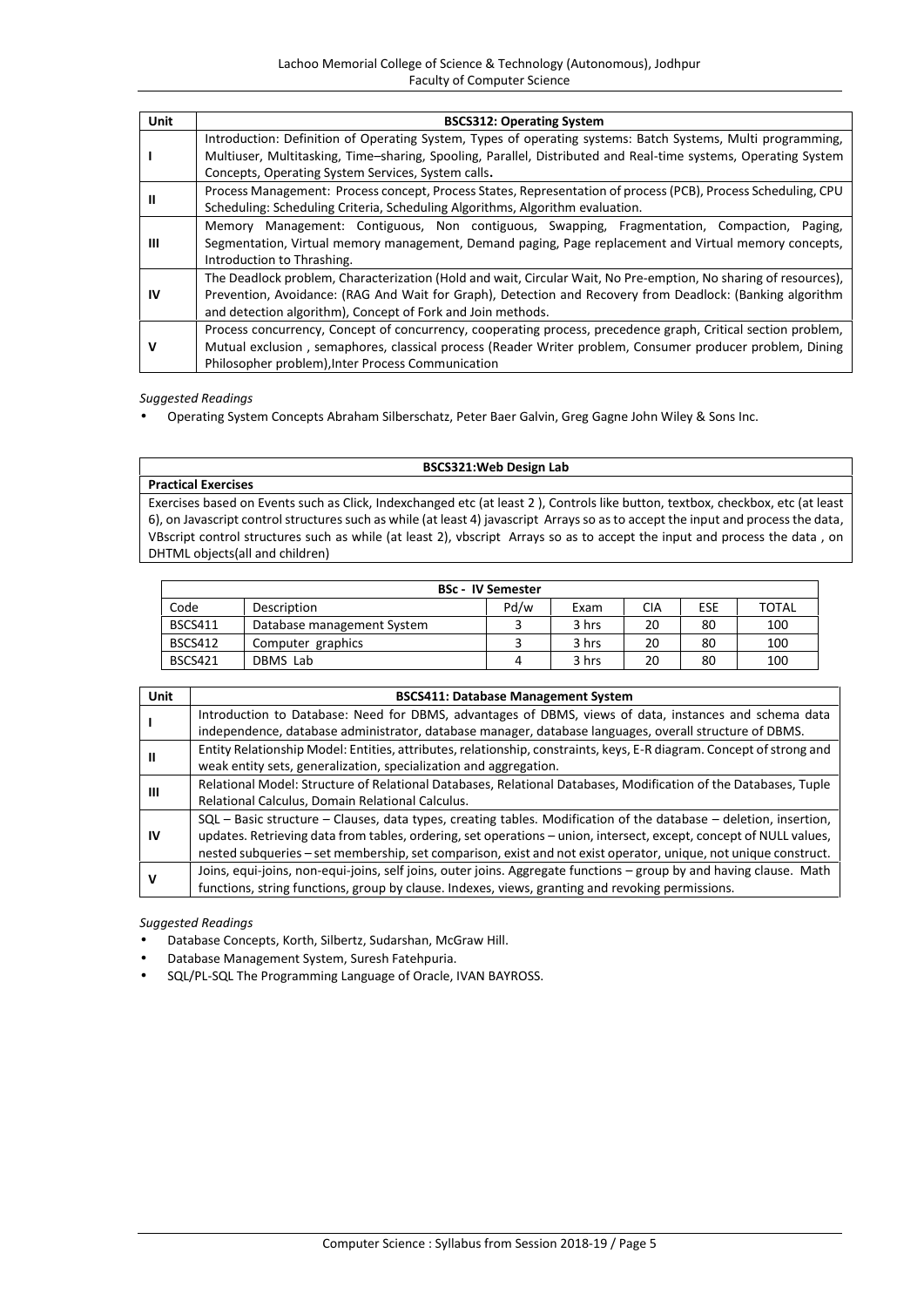| <b>Unit</b> | <b>BSCS412: Computer Graphics</b>                                                                                                                                                                                                                                                                                                                                                                                                                                                         |
|-------------|-------------------------------------------------------------------------------------------------------------------------------------------------------------------------------------------------------------------------------------------------------------------------------------------------------------------------------------------------------------------------------------------------------------------------------------------------------------------------------------------|
|             | Introduction: fundamentals of Computer Graphics, point, dot, pixel, Resolution, Elements of graphics<br>workstation. Video Display Devices-Raster Scan Systems Random Scan systems. Input devices. Graphics<br>Software Coordinate Representations, Fundamental Problems in Geometry, Concepts of video memory and<br>frame buffer.                                                                                                                                                       |
| Ш           | Algorithms: Line drawing algorithms- DDA Algorithm, Bresenham's Line Algorithm, Circle: Midpoint Circle<br>Algorithm. Polygons, convex and convex polygons. Inside-Outside tests, Polygon fill algorithms: Boundary fill<br>Algorithm, Flood fill Algorithm. Character generation. Attributes of lines, curves, characters. etc.                                                                                                                                                          |
| Ш           | Graphics Primitives: Primitive Operations, The display file interpreter-Normalized Device Coordinates, Display-<br>File structure. Display – file algorithm. Display control and Polygon representation. Attributes of output<br>primitives: Line attributes - Line type. Line width. Pen and Brush options. Line Color. Color and gray scale levels.<br>Color-tables. Gray scale. Area- Fill Attributes- Fill styles. Pattern fill. Soft fill. Character Attributes. Text<br>attributes. |
| IV          | Geometric Transformations: Matrices. Translation, Scaling Transformations. Sine and Cos Rotation.<br>Homogeneous Co-ordinates. Composite Transformation. Rotation and scaling about an arbitrary point. Inverse<br>Transformations, Transformations Routines.                                                                                                                                                                                                                             |
| v           | 2-D Viewing- The viewing pipeline. Viewing co-ordinate, Reference Frame. Window to viewports co-ordinate<br>transformation, 2-D Viewing functions. Clipping operations point clipping, Cohen- Sutherland Line Clipping<br>algorithm, Sutherland Hodgmann polygon clipping algorithm                                                                                                                                                                                                       |

- Computer graphics Donald,Hearn, M.Pauline Baker
- Computer graphics Steven Harrington.

#### **BSCS421:DATABASE MANAGEMENT SYSTEM LAB**

**Practical Exercises** Exercises based on creating table, inserting data into tables, viewing data in the tables, sorting data in table, deleting tuples from table, updating the contents of a table, modifying the structure of table, applying primary key, foreign key and unique key constraints, computations on table data, oracle functions, grouping data from tables, subqueries, Joins

|                |                          | <b>BSc - V Semester</b> |       |            |     |              |
|----------------|--------------------------|-------------------------|-------|------------|-----|--------------|
| Code           | Description              | Pd/w                    | Exam  | <b>CIA</b> | ESE | <b>TOTAL</b> |
| BSCS511        | Java Programming         |                         | 3 hrs | 20         | 80  | 100          |
| <b>BSCS512</b> | <b>Computer Networks</b> |                         | 3 hrs | 20         | 80  | 100          |
| <b>BSCS521</b> | Java Lab                 | 4                       | 3 hrs | 20         | 80  | 100          |

| Unit | <b>BSCS511: Java Programming</b>                                                                                    |
|------|---------------------------------------------------------------------------------------------------------------------|
|      | Object Oriented Concepts in Java, Comparison of Java and C++, Java features like security, portability, byte code,  |
|      | java virtual machine, object oriented, robust, multithreading, architectural neutral, distributed and dynamic. Java |
|      | Source File Structure, Compilation, Execution.                                                                      |
|      | Class Fundamentals, Object & Object reference, Creating and Operating Objects, Use of Tokens, Identifiers,          |
|      | Keywords, Literals, Comments, Primitive Data Types, Operators-precedence and associativity, Type conversion,        |
| Ш    | Command line argument, decision making – if, if. Else, switch; loops – for, while, dowhile; special statements–     |
|      | return, break, continue.                                                                                            |
|      | Array - single and two dimension array. Object Life time & Garbage Collection, Access Modifiers, Constructors,      |
| Ш    | Object Life time & Garbage Collection, Defining Methods, Argument Passing Mechanism, Method Overloading,            |
|      | Recursion, Finalize() Method, Use of this keyword                                                                   |
|      | Inheritance – Advantages of Inheritance in OOP, types of Inheritance, constructors in inheritance, use of super     |
| IV   | keyword, polymorphism; Abstract Class, Interfaces - defining an interface, implementing and applying interfaces,    |
|      | using variables in interfaces, extending interfaces; Method overriding - use, need, advantage.                      |
| V    | Use of super, final and static keyword, Package - Organizing Classes and Interfaces in Packages, Package as Access  |
|      | Protection, defining Package, CLASSPATH Setting for Packages and Introduction to Applet programming.                |
|      | Introduction to Exception Handling: trycatchthrowthrowsfinally, Accepting input from keyboard                       |

*Suggested Readings*

Programming with Java -E Balaguruswamy, IV Edition.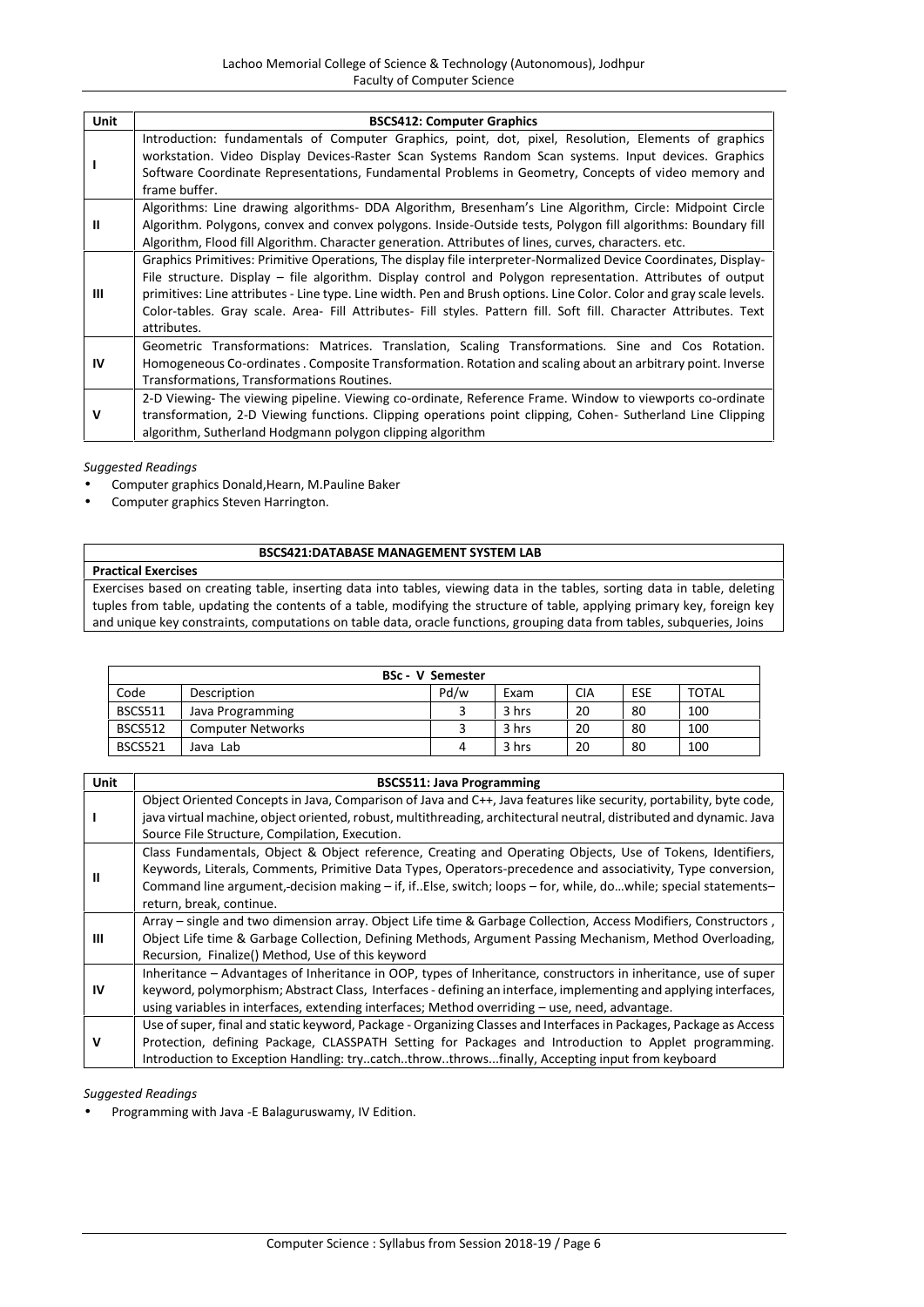| <b>Unit</b> | <b>BSCS512: Computer Networks</b>                                                                              |
|-------------|----------------------------------------------------------------------------------------------------------------|
|             | Principles of Data Communication: Evolution of computer networks, General features and tasks of a              |
|             | communication system, Fundamentals of signals, carrier waves, modes of transfer : simplex, half duplex, full   |
|             | duplex, types of networks: LAN, WAN, MAN, SAN, PAN, CAN, VPN, EPN. Introduction to serial communication.       |
| Ш           | Networking Architecture : ISO-OSI, IBM SNA architecture -their functions of each layer and implementation.     |
|             | Concepts of circuit switching, packet switching and message switching. Fundamentals of datagrams. Flow and     |
|             | Error Control – Stop and Wait, Sliding Window, Automatic Repeat Request                                        |
|             | Data communication concepts: Connecting devices, hub, switch, bridge, routers and gateways, Signal encoding    |
| Ш           | and decoding techniques - Amplitude Modulation, Frequency Modulation, Phase Modulation, signal bandwidth       |
|             | requirements, signal formats used in LAN, Network Protocols: LAN cabling standards : IEEE LAN standards.       |
| IV          | Error detection and correction codes: Parity bit, Checksum, Hamming codes, CRC, single error detection and     |
|             | correction. Introduction to Network security Model, concepts of key, Ceaser cipher, transposition cipher, DES. |
| V           | Transmission media - twisted pair, coaxial cable, optical-fibre. LAN topologies: STAR, BUS and RING network,   |
|             | LAN access techniques: ALOHA, CSMA, token ring and token bus. Issues related with network reliability and      |
|             | fault redundant network systems.                                                                               |

- Stalling, Data & Computer Communication.
- Tanenbaum, Computer Network, Pearson.Ed., Pearson
- Kurose, Computer Networking, Pearson
- Peterson, Davie; Computer Networks, Elsevier

## **BSCS521:JAVA PROGRAMMING LAB**

#### **Practical Exercises**

Exercises based on Input/output, loops, if,switch, array(1d-2d), Use of different types of constructors, Implement Method Overloading, Use of static and this and final keyword, Implement Single and Multilevel (using super), Use of String and its inbuilt functions, Use of inbuilt mathematical functions, Implement Method Overriding, Implement Abstract Class, Implement Exception Handling, Implement finally block, Implement package

| <b>BSc - VI Semester</b> |                          |      |       |     |     |              |
|--------------------------|--------------------------|------|-------|-----|-----|--------------|
| Code                     | Description              | Pd/w | Exam  | CIA | ESE | <b>TOTAL</b> |
| <b>BSCS611</b>           | ASP.NET                  |      | 3 hrs | 20  | 80  | 100          |
| <b>BSCS612</b>           | E-commerce and cyber law |      | 3 hrs | 20  | 80  | 100          |
| <b>BSCS621</b>           | ASP.NET Lab              |      | 3 hrs | 20  | 80  | 100          |

| Unit      | <b>BSCS611: ASP.NET</b>                                                                                         |
|-----------|-----------------------------------------------------------------------------------------------------------------|
|           | Anatomy of .NET, .NET Base Classes, Microsoft Intermediate Language, CLR, Client Server model, IIS Web Server,  |
|           | Namespaces, ASP.NET: How the ASP.NET works, Basics of ASP.NET, Creating and Deploying the ASP.NET               |
|           | applications, Concept of Code behind, Use of Web Applications using ASP.NET, Difference between Windows and     |
|           | Web Applications.ASP.NET directives.                                                                            |
| Ш         | ASP.NET: Web forms, Web Controls categories: server Controls and Web Controls: Label, Textbox, CheckBox and     |
|           | CheckBoxList, RadioButton and RadioButton List, ListBox and DropDownList, Table, Image, Hyperlink, HiddenField, |
|           | FileUpload. RichWeb Controls: AdRotator, Calendar, TreeView, TabStrip.                                          |
|           | Concept of Master Page and Navigation Controls.                                                                 |
|           | Validation Controls: Need of Validation Control, Various Controls like Require Field, Compare, Range,           |
| Ш         | RegularExpression, Custom, ValidationSummary, Dynamic controls. Debugging ASP.NET pages: Error Handling:        |
|           | Custom Error Page, Using Debugging Tools: Debugger and Trace Facility.                                          |
|           | ASP.NET Database Programming, Introducing ADO.NET, ADO .NET Object Models, Communicating with OLEDB             |
| <b>IV</b> | Data Sources Using ADO.NET, Working with Datagrids.                                                             |
|           | Data binding with different controls. Data Command, Data Reader objects.                                        |
|           | Web Services: Concept of web services, Infrastructure for Web services.                                         |
| v         | ASP.NET Security: IIS security: Authentication, Authorization and Impersonation using Session State. ASP.NET    |
|           | Application Configuration, Web.Config, Global.asax file.                                                        |

*Suggested Readings*:

ASP.NET Bible

Professional ASP.NET 4, Wiley Publication